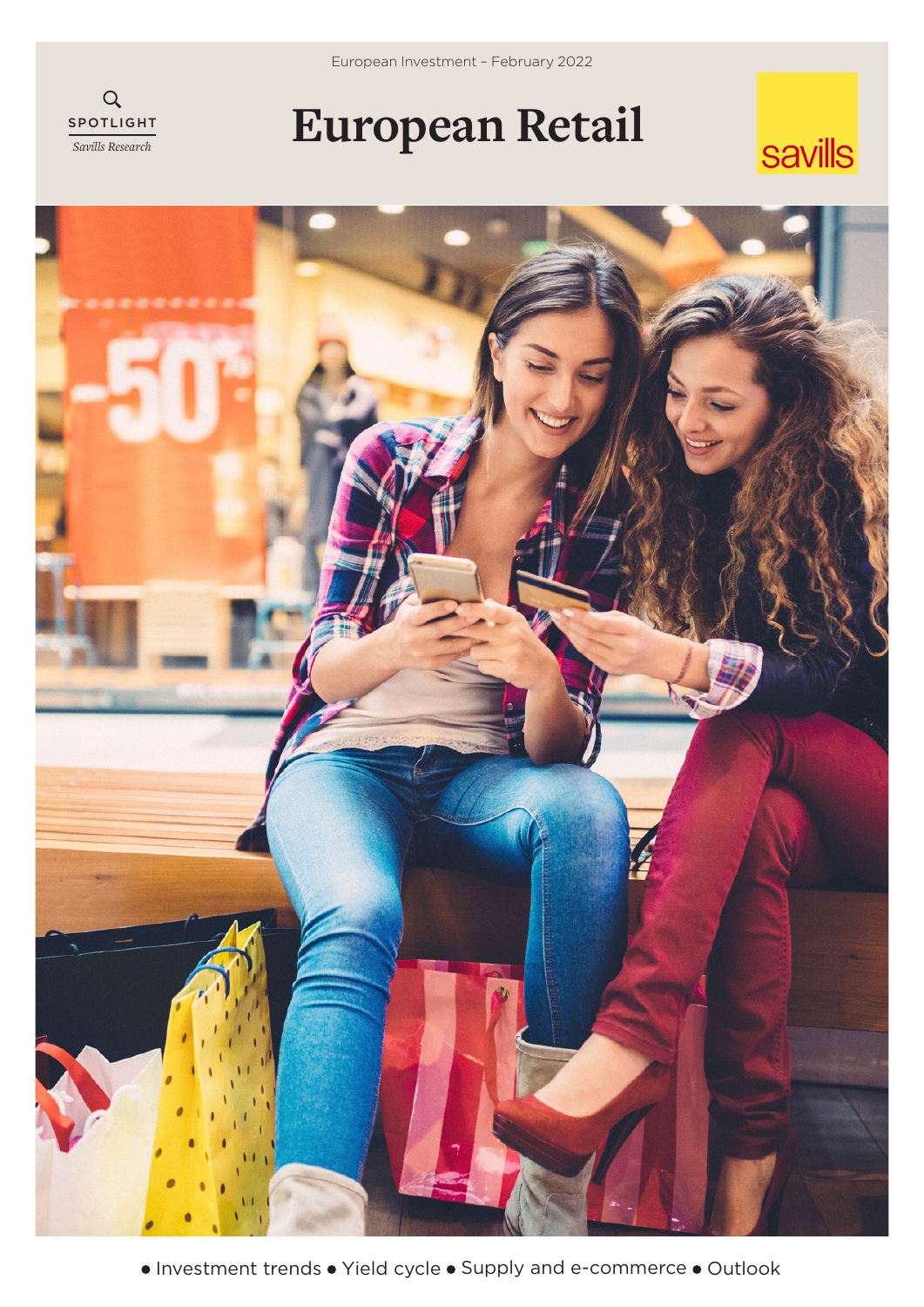For the first time in our historic series, the average prime retail warehousing yield is below the average prime shopping centre yield $_{\infty}$ 

### Retail activity picked up in the final quarters of 2021

For the first time since 2015 quarterly investment in retail was higher yoy in Q2 2021. Retail parks and supermarkets are driving demand.

### The share of retail investment at historic low level

• Investment into retail assets was down for the fourth year in a row at €32.2bn, across the 13 European markets that we cover. This figure was 5% down (year on year) YoY and -27% below the five-year average. However, Q2 was the first quarter since 2015 that was a higher YoY. At €6.9bn retail turnover was 18% up compared to the same quarter in 2020. Q3 and Q4 were 38% and 34% up YoY respectively. Q4 turnover was in line with the five-year average quarterly activity at around €11bn. Still, the retail share of total investment activity in Europe dropped further to 10%.

• The core markets, UK, Germany and France, captured 72% of the activity. There are some signs of recovery in the UK, Italy and the Nordics, where retail turnover was higher compared to last year. In the UK it was 46% up YoY driven by investments in the retail park and food sectors, which exceeded €4.8bn. In the Nordics these sectors were up 67% vs the five-year average at close to  $\epsilon$ 2bn. In Germany activity was also underpinned by the convenience sector (retail parks/ warehouses and food sectors) which was 30% up vs the five-year average at  $\epsilon$ 5.3bn, capturing almost 60% of total retail turnover. In Italy, on the other hand, activity was up by 13% YoY mainly thanks to high street and luxury segments. Retail represented 15% of annual investment activity.

#### The opposite fortunes of shopping centres and retail parks

• Retail parks and retail warehouses accounted for over 30% of the total retail investment activity this year, up from a five-year average of 20%. Investors looking to meet higher return thresholds while managing income risk have discerned that retail parks and grocery stores are often located close to population centres, and are generally less exposed to changes in discretionary spending due to downturns or public health restrictions.

• Between 2013 and 2019 supermarkets/ hypermarkets accounted for no more than 7% of total retail investment. In 2020 and 2021 their share increased to 20% and 17% respectively

• Therefore, combined investment in the convenience sector (retail parks/warehouses, supermarkets/hypermarkets) totalled close to €14bn across Europe, corresponding to almost half of the total retail investment turnover, compared to 23% in 2013.

• Conversely, the share of shopping centre investment has been falling along with the rise of e-commerce and the increasing uncertainty around the future of physical retail, which has exacerbated during the pandemic. Shopping centres accounted for 41% of the activity in 2013 and their share dropped to 17% in 2021.

#### Retail warehousing yields dropped below shopping centre yields for the first time on record

• Shopping centre yields have been steadily moving out since 2018, a trend that has accelerated since the first lockdowns in early 2020. Shopping malls were forced to close for long periods of time resulting in higher uncertainty amongst investors and a sharp drop in transactions. Prime shopping centre yields reached a high of 5.45% in Q4 2021, vs the last cyclical peak of prices at 4.5% in Q3 2018.

• The markets that have experienced the strongest price corrections (current prime shopping centre yield has moved out by 25% or more compared to its last peak) are the most liquid ones, which are also characterised by higher than average e-commerce penetration, such as the UK, Germany, France and Ireland.

• Since the end of 2019, the average European prime retail warehousing yield has also been gradually moving out. Q3 2021 was the first quarter since Q4 2017 that retail warehousing yields moved in on a quarterly basis, by 5 bps on average to 5.43%. In the final quarter of the year we witnessed further compression trends for the best retail parks with the average prime retail warehousing yield moving in further to 5.16%. Quarterly yield compression was noted in London (-25 bps), Paris (-25 bps) and the German markets (-80 bps). Pricing in these markets is effectively reverting to their pre-pandemic levels. . In the rest of the markets prime yields remained stable on a quarterly basis.

• Prime yields have been moving in significantly in the food sector. The stability and length of income streams makes this segment desirable especially for investors with long-term liabilities. Since 2019 the average prime supermarket yield has moved in by 40 bps to 5.3%.





**Source:** Savills Research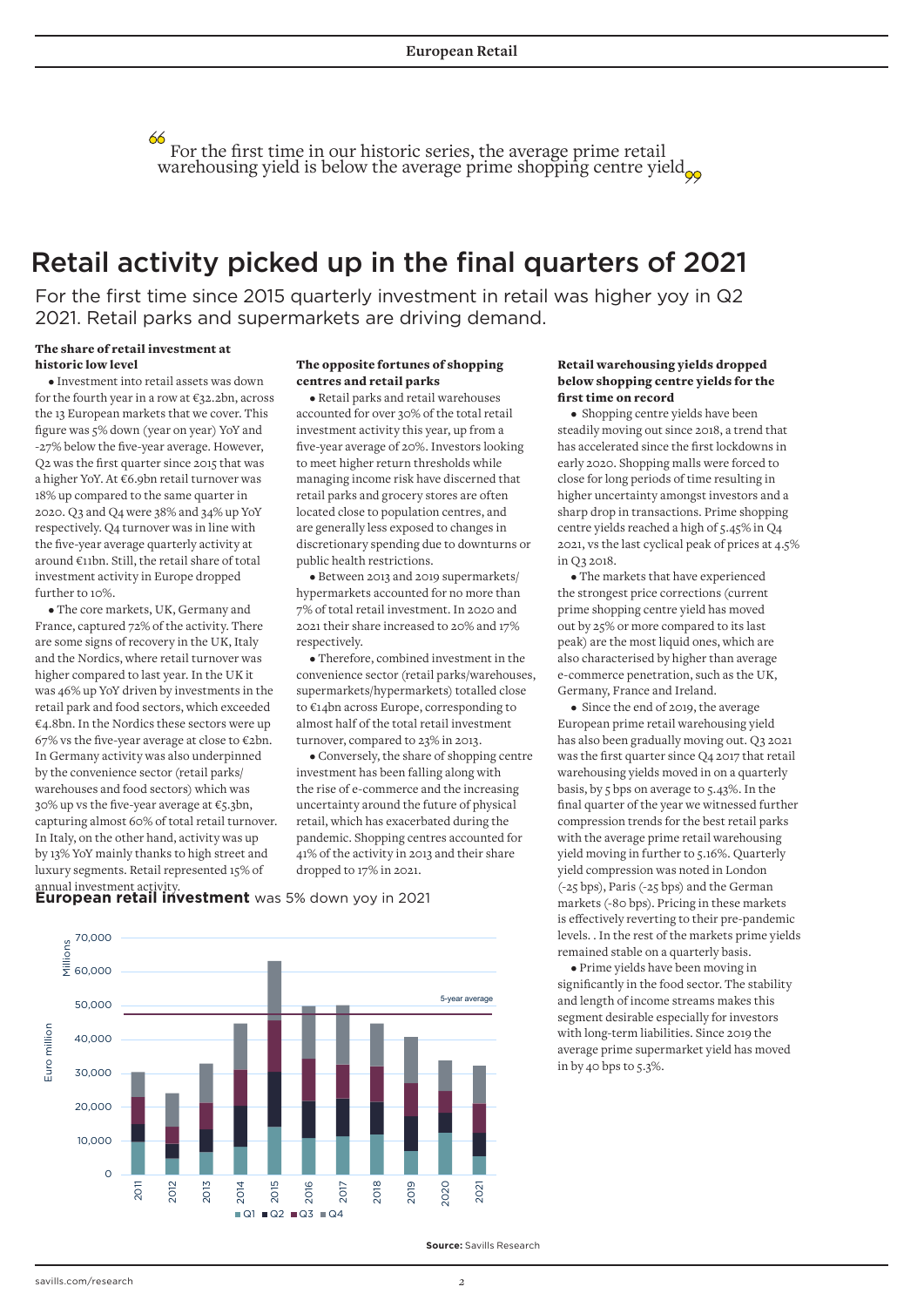

**10%** The retail investment share of total European property investment turnover: the lowest in property investment turnover; the lowest in our records

### **European prime shopping centre yields** vs the cycle



**Investment into retail was down for the fourth year in a row at €32.2bn.**



**The core markets, UK, Germany and France captured 72% of the activity.**



**Retail parks and warehouses accounted for over 30% of the total retail turnover.** 



**Prime retail warehousing yields moved in further to an average of 5.16% across Europe.**



**Since 2019 the average prime supermarket yield has moved in by 40bps to 5.3%** 



**Source:** Savills Research

### The impact of e-commerce on retail supply

How is retail vacancy evolving in countries with large retail stock and high online sales penetration?

• The pandemic has accelerated the transition of the retail sector forcing retailers to adapt to a new reality, where the European consumer makes about one out of five purchases online on average.

• The UK, the most developed market in terms of online penetration, has seen online sales share reaching close to one third of total retail trade during the pandemic. With a shopping centre density of 260 sq m per 1,000 inhabitants (EU average 355) and a total retail supply of 1,080 sq m per 1,000 inhabitants (European average 1,340, GfK 2018), signs of oversupply were already evident pre-Covid-19. Vacancies have been rising in city centres and dated regional and urban schemes have become obsolete. The average high street vacancy has reached 14.5% and the average shopping centre vacancy 19.4% in Q1 2022.

• Last year, the surge in retail activity in the UK was driven by substantial discounts to justify the investment required for the complete re-purposing of these schemes. Local authorities have acquired town centre schemes for redevelopment purposes while private investors and end

users (retailers) have bought underperforming schemes with repositioning/re-purposing potential.

• Overall retail supply as well as shopping centre density in the UK is below the European average according to GfK data. However the online retail sales penetration is the highest. Markets with a combination of above average online retail share and overall retail density include the Netherlands (19.7%, 1,600), Germany (16%, 1,450) and Denmark (15.4%, 1,420).

• In Germany high streets have been suffering a decline even before Covid-19. The pandemic has elevated further the risk of shop closures. Local authorities are looking for solutions to support smaller retailers and revive inner city shopping. As mentioned above, 60% of investment turnover last year was absorbed by the convenience sector, while prime shopping centre assets also attract some interest. Shopping centres in Germany account for about 12% of the total retail stock (vs 26% European average). Investors can benefit from higher returns following the recent repricing. Average prime SC yields are at 5%,

vs a cyclical pricing low of 5.5%- 5.6%.

• In Denmark, a big part of the shopping centre stock is in the hands of institutional investors, who have long-term investment strategies. Therefore, they have been upgrading their assets already before the pandemic, addressing the risks of the shift to online. Shopping centres account for about 23% of total retail stock. Cross border investors mainly consider retail parks and supermarkets, as elsewhere in Europe. The overall retail vacancy across the country was at 2.8% in Q4 2021, down from 2.94% in Q3.

• After a period of rising vacancies, the Netherlands experienced a rise in conversions of retail units to alternative uses. This has pushed down the total retail vacancy from 7.6% in the beginning of 2021 to 6.7% in Q1 2022. Investors have been focusing on local, food anchored shopping centres. Retail investment turnover was at €1.8bn, -35% down YoY.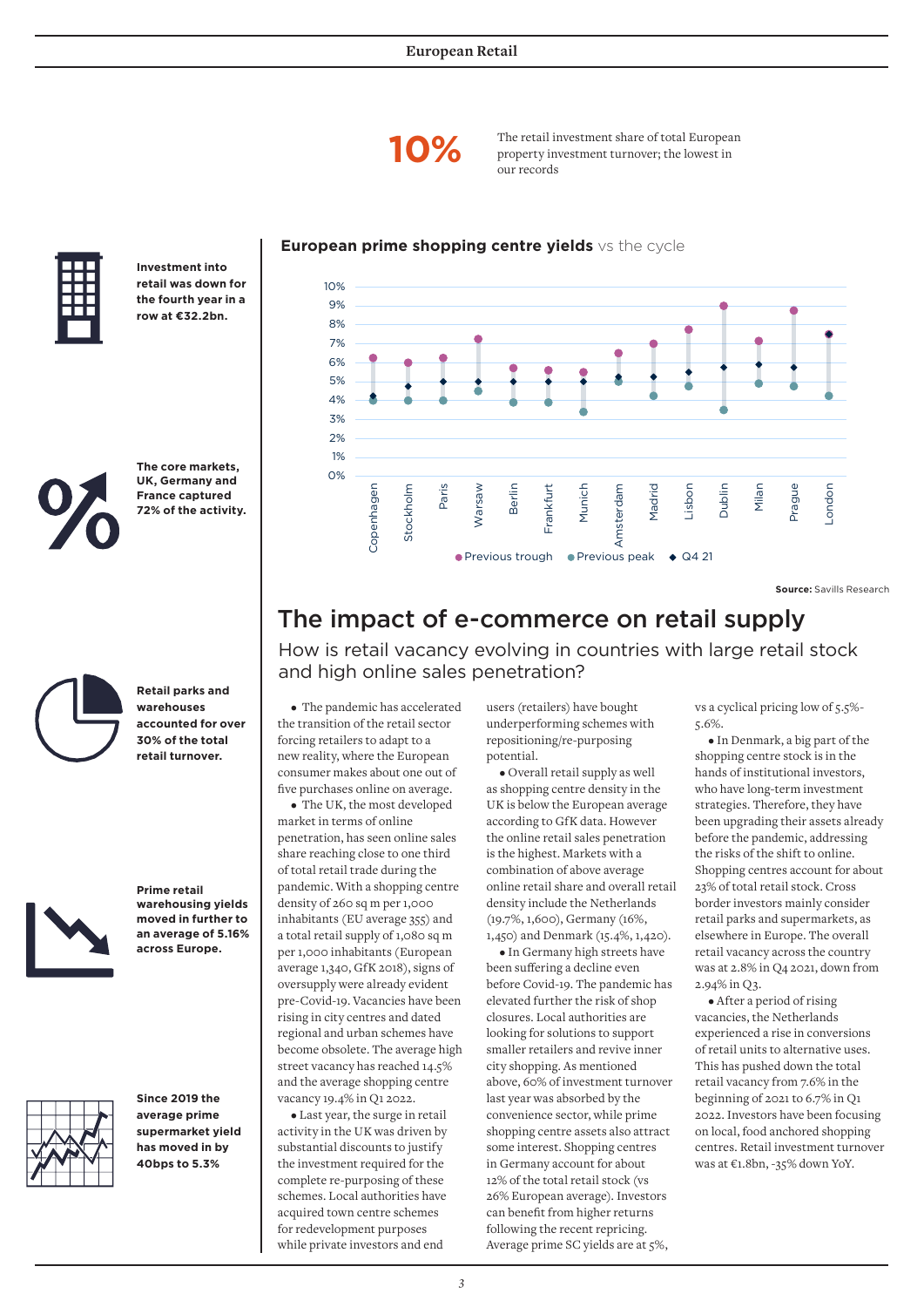

### **Prime retail park yields vs prime shopping centre yields** first time

in the historic series the average retail park yield is lower

Retail Warehouses / Parks — Shopping Centres

**Source:** Savills Research

### **Major retail deals** Q4 2021

| <b>Date</b> | <b>Country/City</b>                 | <b>Property</b>                                            | <b>Buyer</b>                   | <b>Seller</b>                               | <b>Price</b> |
|-------------|-------------------------------------|------------------------------------------------------------|--------------------------------|---------------------------------------------|--------------|
| Q4 2021     | Italy                               | Retail element of<br>Reale Compagnia<br>Italiana Portfolio | The Blackstone<br>Group        | Reale Compagnia<br>Italiana                 | >£800m       |
| Q4 2021     | France                              | Alta Retail Park<br>Portfolio                              | Crédit Agricole<br>Assurances  | Altarea                                     | €360m        |
| Q4 2021     | Sweden                              | Solna Centrum<br>Portfolio                                 | Alecta                         | Unibail-Rodamco<br>-Westfield               | €280m        |
| Q4 2021     | UK/Glasgow                          | Silverburn Shopping<br>Centre                              | <b>Henderson Park</b>          | Hammerson Plc.                              | €165.2m      |
| Q4 2021     | Denmark/<br>Copenhagen              | <b>BIG Shopping Retail</b><br>Park portfolio               | M&G Real Estate                | <b>CBRE</b> Investment<br>Management/Portus | €151.9m      |
| Q4 2021     | Romania                             | Cora Hypermarket<br>portfolio (Sale &<br>Leaseback)        | Supernova                      | Louis Delhaize Group                        | €150m        |
| Q4 2021     | Norway/Greater<br>Oslo              | Citycon portfolio                                          | Clarksons Platou               | Citycon                                     | €145 $m$     |
| Q4 2021     | Netherlands/Am-<br>sterdam          | <b>Shopping Centre</b><br>Waterlandplein                   | Heeneman & Part-<br>ners       | Private investor                            | €39.5m       |
| Q4 2021     | Czech Republic/<br>České Budějovice | Géčko Shopping<br>centre                                   | Undisclosed (Czech<br>capital) | CPI                                         | €30m         |
| Q4 2021     | Portugal/Lisbon                     | Saldanha Residence<br><b>Shopping Center</b>               | <b>BPI</b>                     | Santander AM                                | €27m         |

**Source:** Savills Research

### **OUTLOOK**

- The gradual recovery from Covid-19 is leading to a revival of live shopping and socialising, which should support the industry recovery next year. After all, 72% of shopping on average will continue to take place in physical spaces. Consumer spending is forecast to rise by 4.2% across the euro area in 2022 and by 2.4% in 2023 after a strong bounce back in 2021. This should boost retailer confidence and support new openings in targeted locations.
- The evolution of shopping places will accelerate in order to respond to consumer expectations for a better omni-channel shopping experience and to reduce their carbon footprint. Tenant mix of shopping destinations will evolve to diversify away from fashion to include convenience shopping, services, clinics, health centres co-working, and affordable housing in order to enhance daily footfall, community engagement and long-term viability.
- Landlords and tenants are reassessing the terms of their relationship, working closer together to achieve best results. More transparency and collaboration can have positive impact on performance, through the use and analysis of Big Data. In shopping centres we expect shorter leases and further downward adjustment of the fixed rent element, while the variable income element will gain weight. Retail warehousing rents have remained broadly stable over the past two years and we do not expect major changes.
- Food and Convenience sectors will prevail in investor retail strategies once again in 2022. Despite the inward yield movement trends, these two segments still provide higher initial yields and stable income streams (food sector). We believe that there will be less opportunities for investment in the food sector and this should shift even more capital towards retail parks and warehouses. The weight of capital in this market segment will lead to further yield compression.
- We expect more value-add opportunities to emerge this year. Big part of the retail stock requires active asset management, repositioning or re-purposing and retrofitting to meet future de-carbonisation targets. Convergence of buyer and seller pricing expectations will be the decisive factor to unlock opportunities.